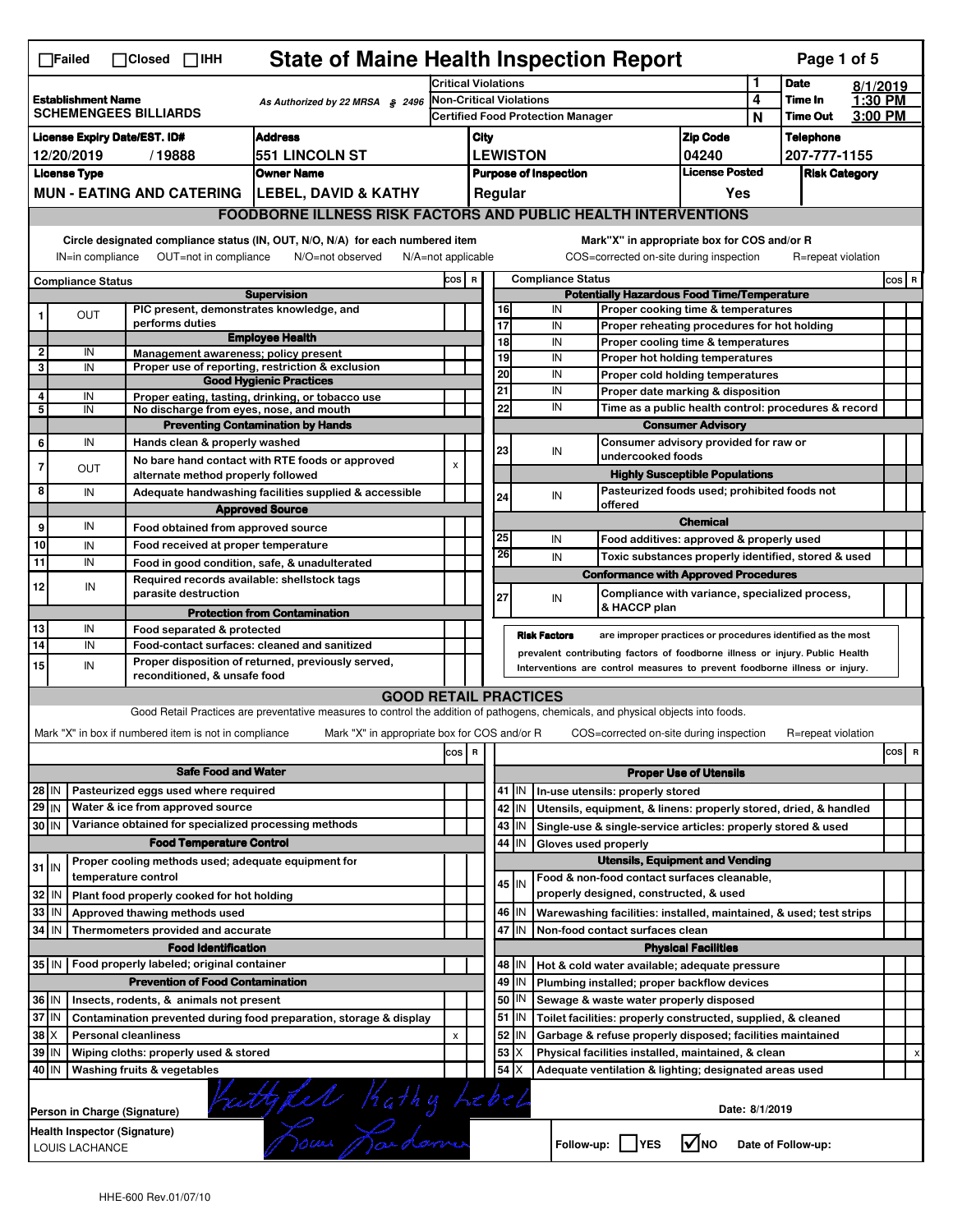|                                                           |                    | <b>State of Maine Health Inspection Report</b> |                  |                          |                                  | Page 2 of 5 |
|-----------------------------------------------------------|--------------------|------------------------------------------------|------------------|--------------------------|----------------------------------|-------------|
| <b>Establishment Name</b><br><b>SCHEMENGEES BILLIARDS</b> |                    | As Authorized by 22 MRSA § 2496                | 8/1/2019<br>Date |                          |                                  |             |
| License Expiry Date/EST. ID#<br>12/20/2019<br>/19888      | 551 LINCOLN ST     | City / State<br><b>LEWISTON</b>                | /ME              | <b>Zip Code</b><br>04240 | <b>Telephone</b><br>207-777-1155 |             |
|                                                           |                    | <b>Temperature Observations</b>                |                  |                          |                                  |             |
| <b>Location</b>                                           | <b>Temperature</b> |                                                |                  | <b>Notes</b>             |                                  |             |
| Chicken finger                                            | $180*$             | Plated for service                             |                  |                          |                                  |             |
| Brown sauce                                               | $184*$             | Hot holding                                    |                  |                          |                                  |             |
| Water                                                     | $120*$             | Women's rest room hand wash                    |                  |                          |                                  |             |
| Boiled egg                                                | $39*$              | 3 door deli unit (bottom)                      |                  |                          |                                  |             |
| <b>Bleach solution</b>                                    | 50-99 ppm          | Spray bottle                                   |                  |                          |                                  |             |
| Cooked potato                                             | $95*$              | Cooling process, walk in                       |                  |                          |                                  |             |
| Water                                                     | $119*$             | Kitchen hand wash                              |                  |                          |                                  |             |
| Butter cup                                                | $41*$              | Rear cooler                                    |                  |                          |                                  |             |

| Onion soup   | $39*$       | Walk in cooler         |
|--------------|-------------|------------------------|
|              |             |                        |
| Raw chicken  | $39*$       | 2 door cooler (bottom) |
|              |             |                        |
| Hi temp dish | $160*/180*$ | Wash/rinse             |
|              |             |                        |

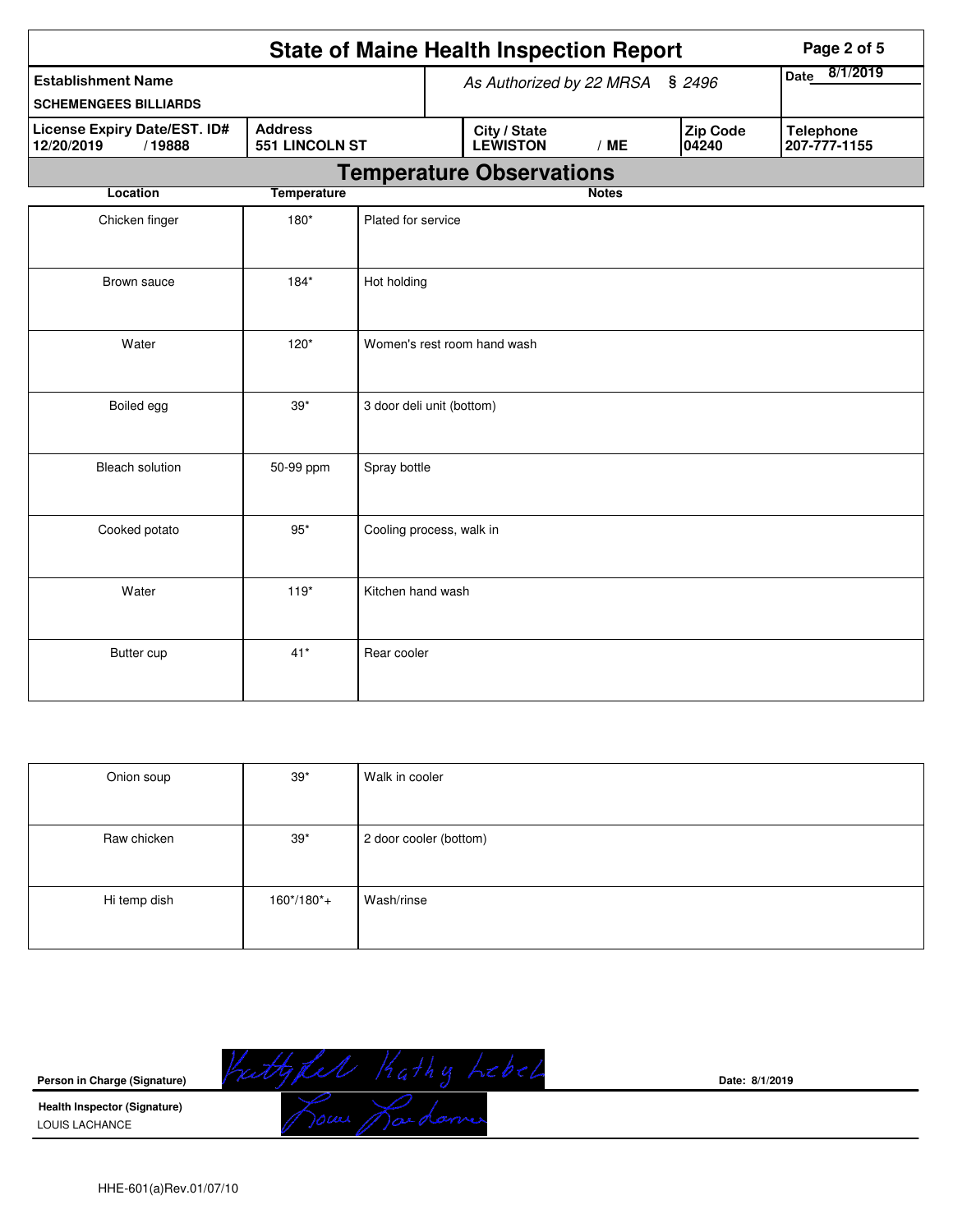|                                                                                                                                                    | Page 3 of 5                      |                                 |    |                          |                  |  |  |  |
|----------------------------------------------------------------------------------------------------------------------------------------------------|----------------------------------|---------------------------------|----|--------------------------|------------------|--|--|--|
| <b>Establishment Name</b>                                                                                                                          |                                  |                                 |    |                          | 8/1/2019<br>Date |  |  |  |
| <b>SCHEMENGEES BILLIARDS</b>                                                                                                                       |                                  |                                 |    |                          |                  |  |  |  |
| License Expiry Date/EST. ID#<br>12/20/2019<br>/ 19888                                                                                              | <b>Address</b><br>551 LINCOLN ST | City / State<br><b>LEWISTON</b> | ME | <b>Zip Code</b><br>04240 |                  |  |  |  |
| <b>Observations and Corrective Actions</b>                                                                                                         |                                  |                                 |    |                          |                  |  |  |  |
| Violations cited in this report must be corrected within the time frames below, or as stated in sections<br>8-405.11 and 8-406.11 of the Food Code |                                  |                                 |    |                          |                  |  |  |  |
| 1: 2-102.12: N: No Certified Food Protection Manager.                                                                                              |                                  |                                 |    |                          |                  |  |  |  |
| INSPECTOR NOTES: No CFPM dedicated to kitchen production and service. Acquire CFPM within 60 days of this report.                                  |                                  |                                 |    |                          |                  |  |  |  |

7: 3-301.11.(A).(B).(D): C: Food employees are handling ready to eat foods with bare hands.

INSPECTOR NOTES: Food employee using bare hands making salad. Clean utensils and/or gloves must be used for Ready to Eat Foods. \*COS, discarded.

38: 2-303.11: N: Food Employee wearing jewelry on their arms or hands.

INSPECTOR NOTES: Food employee wearing wrist watch and jewelry on wrists. Food employees cannot wear accessories on hands and arms.

53: 6-501.12: N: The physical facilities are not clean.

INSPECTOR NOTES: \*\*REPEAT\*\* Clean hard to reach areas on walls, floors, coving and behind equipment.

54: 6-501.14.(A): N: Ventilation not clean.

INSPECTOR NOTES: Counter fan unit is dirty. Clean fan to reduce risk of circulating physical contaminants.



**Date: 8/1/2019**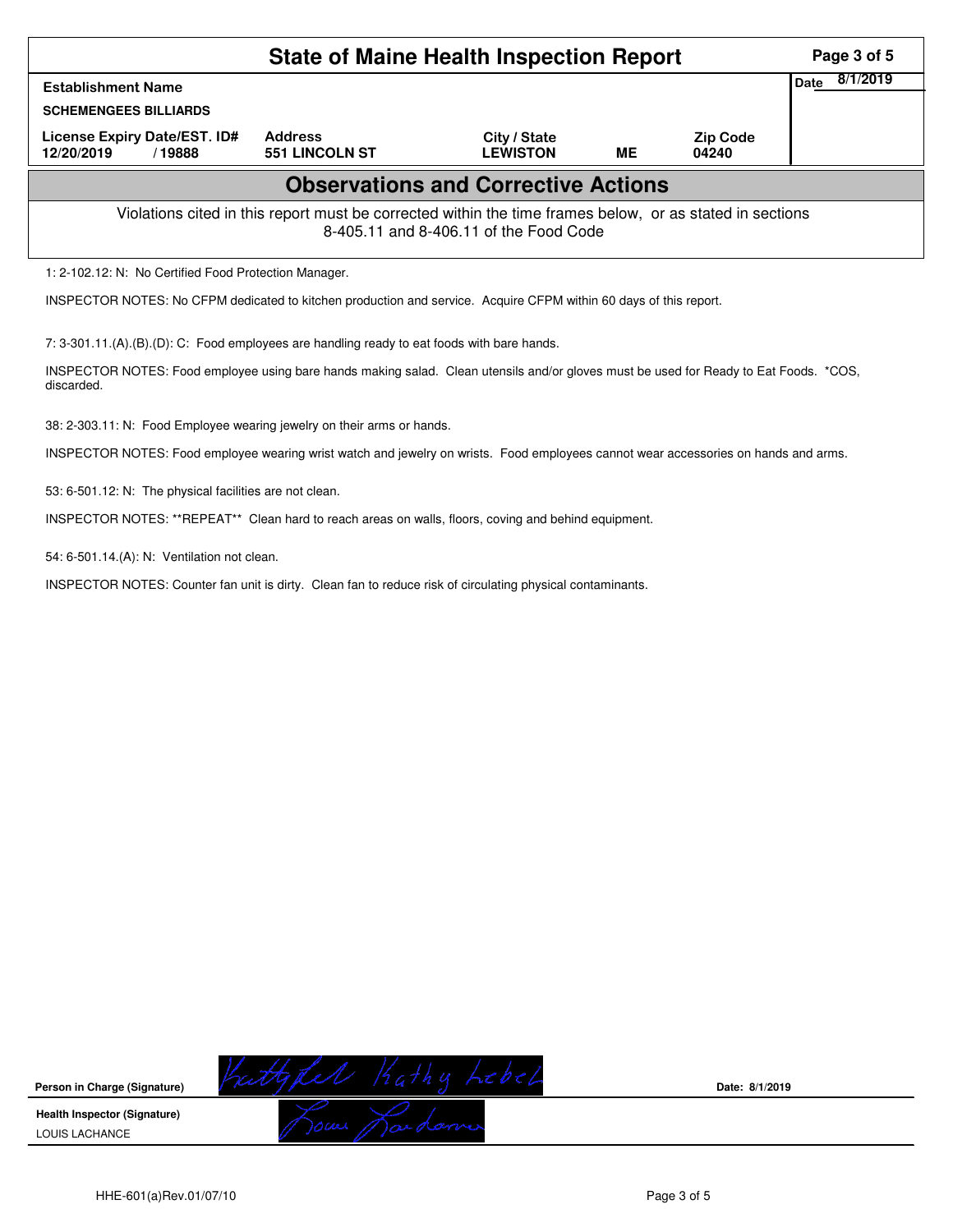|                                                      | Page 4 of 5                             |                                 |           |                          |  |  |  |
|------------------------------------------------------|-----------------------------------------|---------------------------------|-----------|--------------------------|--|--|--|
| <b>Establishment Name</b>                            | 8/1/2019<br><b>Date</b>                 |                                 |           |                          |  |  |  |
| <b>SCHEMENGEES BILLIARDS</b>                         |                                         |                                 |           |                          |  |  |  |
| License Expiry Date/EST. ID#<br>12/20/2019<br>/19888 | <b>Address</b><br><b>551 LINCOLN ST</b> | City / State<br><b>LEWISTON</b> | <b>ME</b> | <b>Zip Code</b><br>04240 |  |  |  |
| <b>Inspection Notes</b>                              |                                         |                                 |           |                          |  |  |  |

Certified Food Protection Manager:

Unless directed otherwise, all Eating Establishments are required to submit a copy of their Certified Food Protection Manager (CFPM) certificate. A CFPM must be hired at the time of a new eating establishment opening or within 60 days of when a CFPM leaves employment. For a list of CFPM courses and trainers go to

http://www.maine.gov/healthinspection/training.htm

Please provide a copy of this certification(s) to Carol Gott, Health Inspection Program, 286 Water St. 3rd Floor, Augusta, ME 04333, carol.gott@maine.gov or faxing to 207-287-3165.

Please include the name of your establishment and the establishment ID# with your certification(s).

Employee Health Policy:

The Health Inspection Program has implemented an educational public health initiative on Employee Health on March 1, 2017. The policy handouts will be provided to you by your inspector and reviewed during inspection for compliance. They are also available on the Program's website: http://www.maine.gov/healthinspection

2013 Maine Food Code Adoption:

The Maine Food Code was adopted in October of 2013. Please refer to our website for a copy, http://www.maine.gov/healthinspection. Following are a few of the major changes: \* No Bare Hand Contact with Ready-To-Eat

Food. \* Establishments must have clean-up procedures for employees to follow following vomiting and diarrheal events. \* Date marking of Ready-to-eat potentially hazardous foods.

Violation Correction Timeframe:

Critical violations should be corrected on site, but in any event, within 10 days. The licensee must contact Louis Lachance when the critical violation has been addressed at 207-513-3125 extension 3224 or at llachance@lewistonmaine.gov. Non-critical violations must be corrected within 30 days. Failure to satisfactorily correct these violations before the follow-up inspection may result in enforcement proceedings by the Department to include fines and penalties. License renewals can be denied if violations are not corrected within the noted timeframes.

C= Critical violation and NC= Non-critical violation:

"Critical violation" means a provision of the Food Code that, if in non-compliance, is more likely than other violations to contribute to food contamination, illness or environmental health hazard.

Additional Inspection Fee:

License fees provide for two inspections per year. When additional inspections are required, the Department may charge an additional \$100 fee to cover the costs of each additional inspection or visit.

## Document Retention/Posting:

Pursuant to the Maine Food Code, the establishment's current license must be displayed. In addition, a sign or placard must be posted in a conspicuous area notifying consumers that a copy of the most recent inspection report is available upon request. CFPM certificates must be posted in a conspicuous area and must be available to the Department upon request.

| Person in Charge (Signature)                          |     | Date: 8/1/2019 |
|-------------------------------------------------------|-----|----------------|
| <b>Health Inspector (Signature)</b><br>LOUIS LACHANCE | ハハー |                |